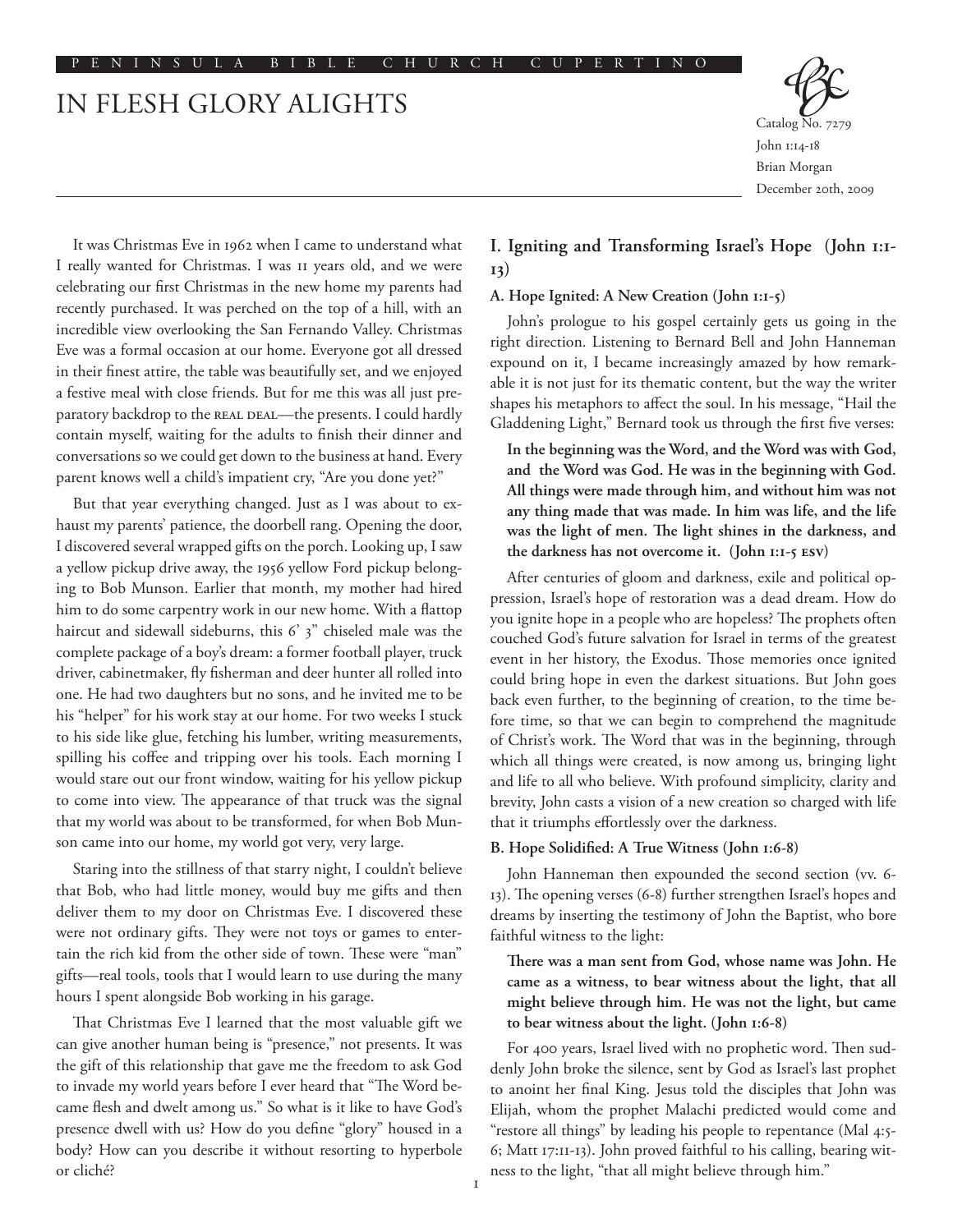#### **C. Hope Expanded: A Universal Reception (Isaiah 40:3-5)**

Isaiah further fueled Israel's expectations by making use of creation metaphors to describe the impact of John's ministry:

**A voice of one calling: "In the wilderness prepare the way for**  the LORD; make straight in the desert a highway for our God. **Every valley shall be raised up, every mountain and hill made low; the rough ground shall become level, the rugged places**  a plain. And the glory of the LORD will be revealed, and all **people will see it together." (Isaiah 40:3-5 tniv)**

These expansive images heightened Israel's expectation that a new and greater exodus was on the way, one that would birth a universal kingdom in which all nations would worship and serve Israel's king. These yearnings had been denied so long and suppressed so deeply that, when John "appeared in the wilderness preaching a baptism of repentance for the forgiveness of sins" (Mark 1:4), the whole Judean countryside flocked to him to be baptized, believing that their repentance would signal the dawn of a new age.

#### **D. Hope Dashed: A Massive Rejection (John 1:9-11)**

But just as John leads us to the very summit of hope, our dreams are dashed by the dismal and rude reception that the King actually received:

**The true light, which enlightens everyone, was coming into the world. He was in the world, and the world was made through him, yet the world did not know him. He came to his own, and his own people did not receive him. (John 1:9- 11)**

The Creator entered into the very world he made and no one even knew his name. He journeyed home to the family he had birthed, nurtured, strengthened and protected for centuries, but when he knocked on the door, it was slammed shut in his face. With agonizing pathos, our King is shut out in the cold, unwelcome, disowned and homeless. This new creation doesn't look very promising. But out of this dark and depressing beginning, John reshapes our expectations in paradoxically new ways.

**E. Hope Resurrected: The Seeds of a New Family (John 1:12- 13)**

**But to all who did receive him, who believed in his name, he gave the right to become children of God, who were born, not of blood, nor of the will of the flesh, nor of the will of man, but of God. (John 1:12-13)**

Though most do not receive him, the few who do welcome him and place their complete trust in him are miraculously "born of God," with all the rights and privileges of full family members. In response to the rejection by his family, the Creator-King recreates God's family with a brand new DNA.

No longer are children related by blood, nor do they come into existence by means of sexual desire or family planning. Now every birth is an act of God, as miraculous as the birth of Isaac to Abraham and Sarah––virtual life from the dead! In the unfathomable mystery of God, that which was a crushing disappointment is suddenly transformed into a marvel of divine sovereignty and power. The surpassing glory of the few far outweighs the rejection by the majority.

John understands the mystery of seeing. Logic or propositional truth will never enable a blind man to see beyond his three dimensional universe. No, it takes a near-death experience. John's prologue is carefully designed to do just that. First, he raises our hopes out of the dust of death; then, like a bird set free, he allows us to soar skyward just long enough to experience a few moments of weightless wonder. Then suddenly we are hit with the gravity of a dysfunctional and abusive family, spinning us out of control, pulling us earthward. Approaching the ground at breakneck speed we lose consciousness, and with it every ounce of hope. But somehow we survive the crash.

As we climb out of the wreckage we discover that we are actually more than alive, for we've crashed on the plateau of *amazement*. We still live at the same address, are married to the same spouse and working at the same job, but everything is new and different. God faithfully fulfills his promises, but in ways we never could have conceived. The only thing left to do is dance the dance of joy, for we are a new creation!

## **II. Beholding His Glory (John 1:14-18)**

Now that John has shattered our old ways of thinking we are prepared to enter into the mystery and wonder of what he is about to unveil. As John reiterates each of his themes they become intensely personal, beckoning us into the story to behold the glory that he and the other apostles experienced as they walked with Jesus.

**And the Word became flesh and dwelt among us, and we have seen his glory, glory as of the only Son from the Father, full of grace and truth. (John bore witness about him, and cried out, "This was he of whom I said, 'He who comes after me ranks before me, because he was before me.'") And from his fullness we have all received, grace upon grace. For the law was given through Moses; grace and truth came through Jesus Christ. No one has ever seen God; the only God, who is at the Father's side, he has made him known. (John 1:14-18)**

## **A. Glory is not where you expect to find it**

The essence of the term "glory" is weightiness, honor or dignity. Used with reference to God, it speaks of the radiant splendor of his presence with us.

Israel's memory of God's glory was forged by that devouring fire and thundering smoke bellowing out of Mt. Sinai, and then the pillar of fire and smoke that travelled with them in the wilderness and eventually filled the tabernacle. Glory is that fusion of God's power displayed in the beauty of his holiness.

Such power is indeed glorious. But John testifies that he beheld something greater. He states it in language that is shockingly unambiguous: "The Word became flesh and dwelt among us." Eugene Peterson's translation captures its raw earthiness: "the Word became flesh and blood and moved into the neighborhood" (John 1:14 THE MESSAGE). He comments: "The same word that brought all creation into being is Jesus, who now brings a new creation into being." The One behind the universe, the one beyond our comprehension has come within reach of all human touch by becoming a baby. In this humble tent in Galilee, not Israel's temple in Jerusalem, God's presence will take up residence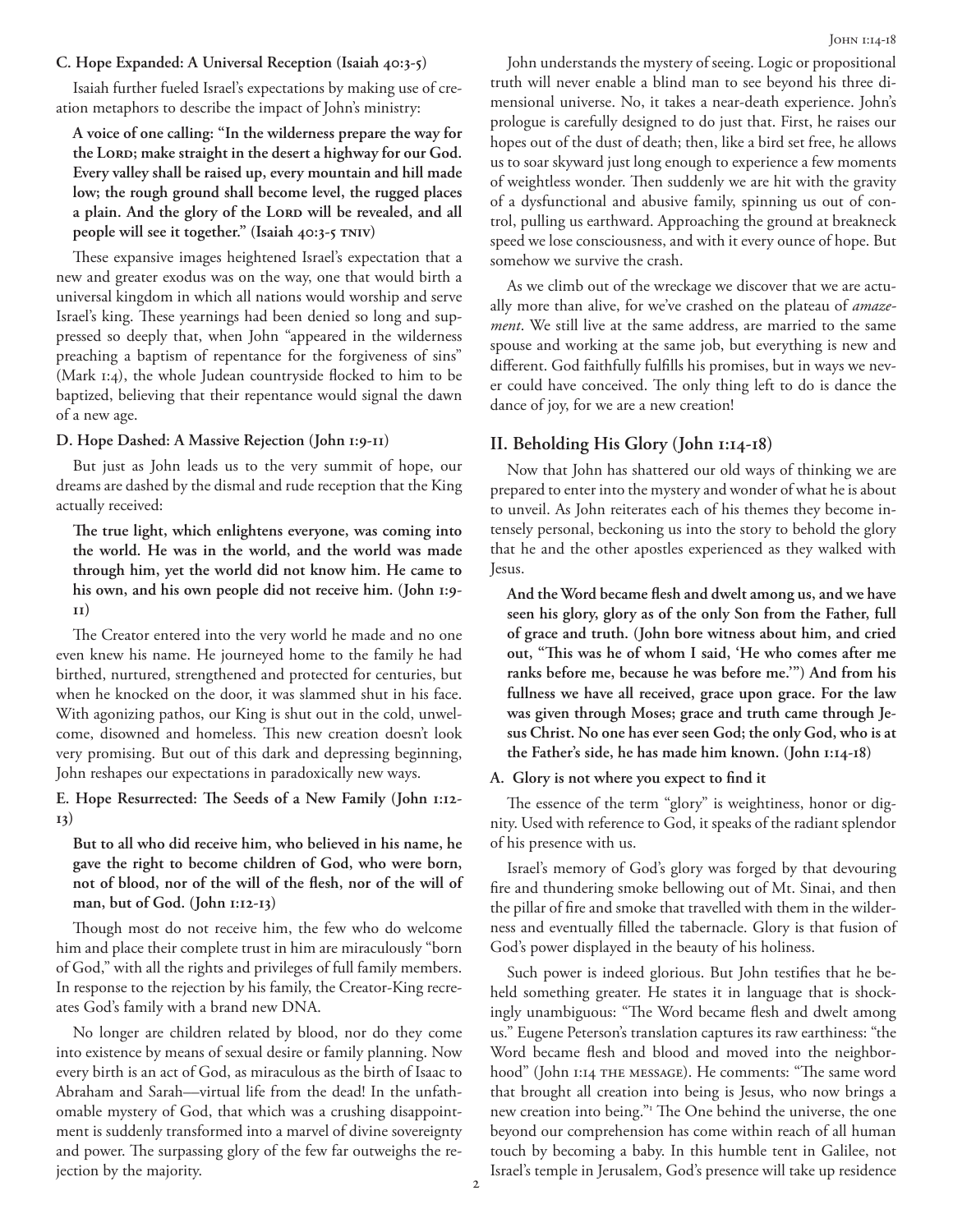#### In Flesh Glory Alights

and "dwell" during his ministry. Arthur W. Pink captures the greatness of such glory:

In His marvelous stoop we behold His glory. Greatness is never so glorious as when it takes the place of lowliness. Power is never so attractive as when it is placed at the disposal of others. Might is never so triumphant as when it sets aside its own prerogatives. Sovereignty is never so winsome as when it is seen in the place of service. And, may we not say it reverently, Deity had never appeared so glorious as when it hung upon a maiden's breast!<sup>2</sup>

Pink goes on to say, "Three great ends were accomplished by God becoming incarnate, by the Word being made flesh. First, it was now possible for Him *to die*. Second, He can now be touched with the feeling of *our* infirmities. Third, he has left us an example, that we should follow *his* steps."3

The incarnation is an incredible act by God, one that has tremendous implications for how we live. True spirituality is not found by escaping from this world, seeking ecstasy in lofty thoughts, unhindered by dysfunctional families, traffic, pollution and noise. Jesus was completely at home in the creation that he made. And as we follow him in the gospel story we discover that the manifestations of his "glory" occurred in the midst of ordinary life––at a wedding, inside Peter's home, on a fisherman's boat, and beside a well, just to name a few. On the other hand, the Essenes, who had sought God fervently in the isolation of the desert, never caught a glimpse of his glory.

The word to us is that we don't have to escape our humdrum lives to experience his glory: it is right in front of us if we will but open our eyes to it.

#### **B. Glory is not received in a flash**

The paradoxes continue as John's testimony follows immediately on the heels of "The Word became flesh." Though Jesus was fully human, we must never forget that he remained fully God. John awards him the higher rank "because he was before me." John is not speaking of his age (for Jesus was actually younger in years), but of his heavenly origin. In developing this theme, John's gospel has the most prominent use in the New Testament of God's personal name "I AM". This name, which God revealed to Moses at the burning bush (Exod 3:14), had become so revered in Israel that in the post-exilic period, Jews did not pronounce it when reading the Scriptures. Instead they substituted the term '*adonai* (Lord) or *hashem* (the Name) for the divine name i am.

But while the Jews attempted to honor the name by restricting their pronunciation of it, the early Christians took just the opposite approach. They gloried in proclaiming the name, especially as it found new meaning in the person of Jesus. Seven times in John's gospel, Jesus unashamedly applies it to himself, and adds a predicate to fill in the details of who he is and what he came to do (John 6:35; 9:5; 10:7; 10:11; 11:25; 14:6; 15:1).

Did Moses give bread to Israel in the wilderness? Jesus gives the bread from heaven that gives eternal life. Was God in search of a new shepherd for Israel who would not exploit her but sacrifice his life to feed the flock (Ezek 34)? Jesus is the good shepherd who lays down his life for the sheep. Was Israel's priesthood and sacrificial system the way to God found in the Torah? Jesus opens up a new and better way. Unlike the law, which brought death, Jesus by his death gives all immediate access to God, and then gives the Spirit that brings life. He is "the way, the truth and the life." Did Moses come to Egypt with ten plagues of death, culminating in the death of the first-born? Jesus comes to Israel with seven signs of life. Instead of turning water (the Nile) into blood, he turns water into new wine. And instead of killing the first born, he raises the first born from the dead. He is the resurrection and the life. Was Israel once a choice vineyard that had become fruitless, producing only worthless grapes (Isaiah 5:1-7)? Jesus is the true vine that gives abundant fruit to all who abide in him.

God's name, that elusive "I will be, what I will be," continues to become more personal, inviting and exciting in the person of Jesus. In chapter 8, he completely removes the veil when he says, "Truly, truly, I say to you, before Abraham was born, I am" (John 8:58). We may miss the implication of that statement, but the Jews who heard him did not: they picked up stones to stone him for blasphemy.

Jesus is "very God *and* very man." What is so amazing about all this is that the revelation of the name did not occur in a burning bush or with the fiery thunder of Sinai. No, it took place in the most ordinary of circumstances––through leisurely and intimate conversations. Jesus' way with people speaks volumes to our culture that seeks glory on the "fast track." It takes leisure time to know God, because God is a person. I can't tell you how many hours I spent working alongside Bob Munson in his garage, but the result of those endless hours was that I got to know the man. To this day I can still remember almost every conversation we had.

Do you want to see God's glory? First of all, it's not where you'd expect to find it. And secondly, if you want to find it, you'll need to invest time––extensive time, leisure time, conversational time.

#### **C. How will you know if you find it?**

After the incident of the golden calf, Moses felt uncertain that God's presence would continue to accompany his people into the land. God tried to assure him of his commitment, but to no avail. Unconvinced, Moses continues to negotiate until he finally has enough courage to put the ultimate card on the table. He asks God, "Please show me your glory." God responded that no man is able to see his face and live. But he offers to place Moses in the cleft of the rock and "pass by" him while he covers him with his hand. After he has "passed by," God will take his hand away and Moses will see his back. Riveted in suspense, we can hardly wait to discover what Moses will "see."

**The Lord descended in the cloud and stood with him there, and proclaimed the name of the Lord. The Lord passed be**fore him and proclaimed, "The LORD, the LORD, a God mer**ciful and gracious, slow to anger, and abounding in steadfast love and faithfulness, keeping steadfast love for thousands, forgiving iniquity and transgression and sin, but who will by no means clear the guilty, visiting the iniquity of the fathers on the children and the children's children, to the third and the fourth generation." (Exod 34:5-7)**